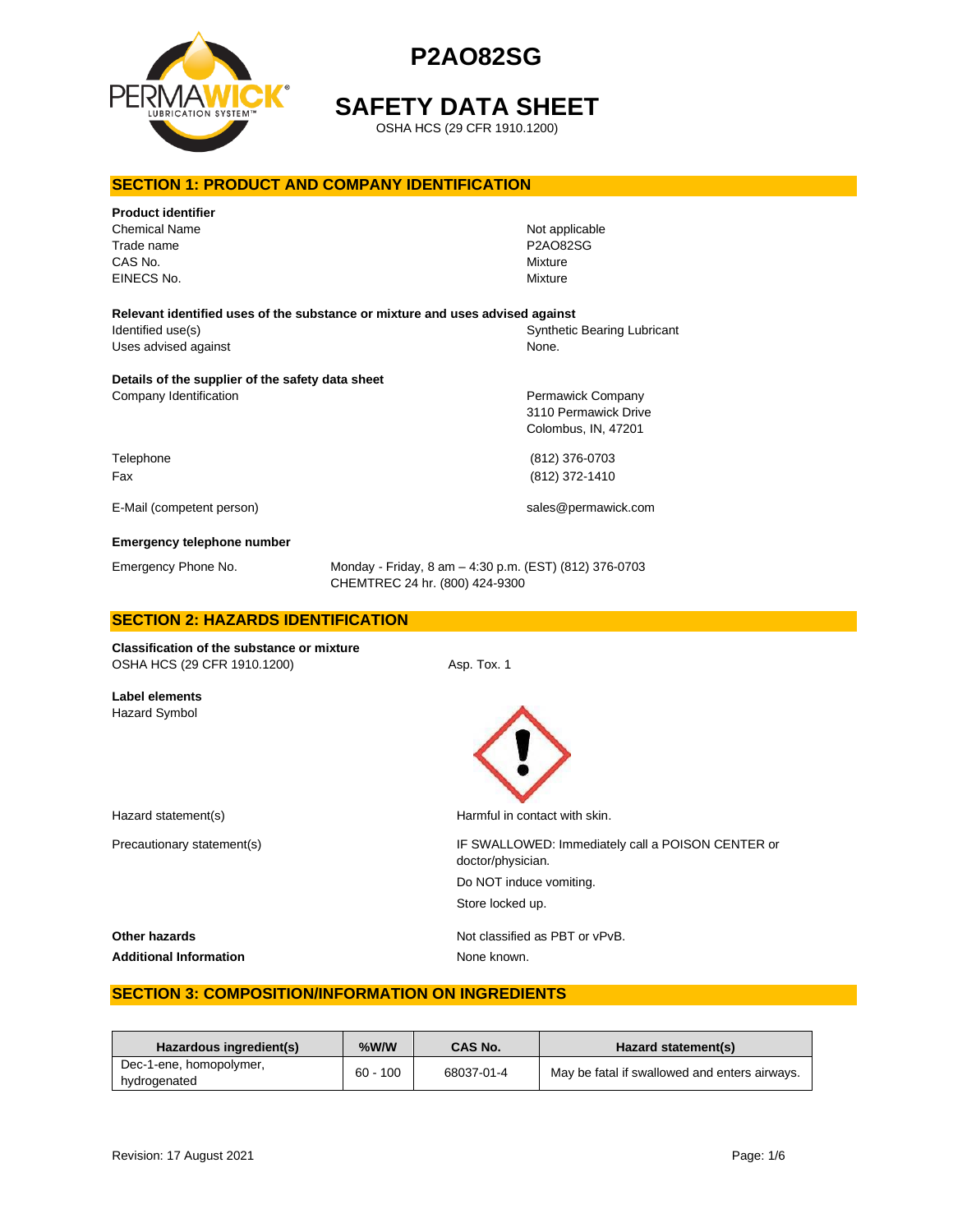**Additional Information -** Substances in the product which may present a health or environmental hazard, or which have been assigned occupational exposure limits, are detailed below.: None

### **SECTION 4: FIRST AID MEASURES**



| Description of first aid measures                                             |                                                                                                                                                                       |
|-------------------------------------------------------------------------------|-----------------------------------------------------------------------------------------------------------------------------------------------------------------------|
| Inhalation                                                                    | Avoid inhalation of vapours. Move person to fresh air. Keep<br>patient at rest and give oxygen if breathing difficult. If<br>symptoms occur obtain medical attention. |
| <b>Skin Contact</b>                                                           | Wash affected skin with soap and water.                                                                                                                               |
| Eye Contact                                                                   | Eyes should be washed with plenty of water. If symptoms<br>occur obtain medical attention.                                                                            |
| Ingestion                                                                     | Do not induce vomiting. Drink one glass of water. (or Milk.)<br>Seek medical treatment.                                                                               |
| Most important symptoms and effects, both acute<br>and delayed                | None                                                                                                                                                                  |
| Indication of the immediate medical attention and<br>special treatment needed | None                                                                                                                                                                  |
| <b>SECTION 5: FIRE-FIGHTING MEASURES</b>                                      |                                                                                                                                                                       |
| Extinguishing media                                                           |                                                                                                                                                                       |
| -Suitable Extinguishing Media                                                 | Extinguish with waterspray, dry chemical, sand or carbon<br>dioxide.                                                                                                  |
| -Unsuitable Extinguishing Media                                               | None anticipated.                                                                                                                                                     |
| Special hazards arising from the substance or mixture                         | This product may give rise to hazardous fumes in a fire.                                                                                                              |
| <b>Advice for fire-fighters</b>                                               | A self contained breathing apparatus and suitable protective<br>clothing should be worn in fire conditions.                                                           |
| <b>SECTION 6: ACCIDENTAL RELEASE MEASURES</b>                                 |                                                                                                                                                                       |
| Personal precautions, protective equipment and<br>emergency procedures        | Avoid breathing dust/fume/gas/mist/vapours/spray.                                                                                                                     |
| <b>Environmental precautions</b>                                              | Use appropriate container to avoid environmental<br>contamination.                                                                                                    |
| Methods and material for containment and cleaning up                          | Contain and cover spilled substance with dry sand or earth<br>or other suitable dry material. Transfer to a container for<br>disposal or recovery.                    |
| Reference to other sections                                                   | None                                                                                                                                                                  |

Additional Information **None** None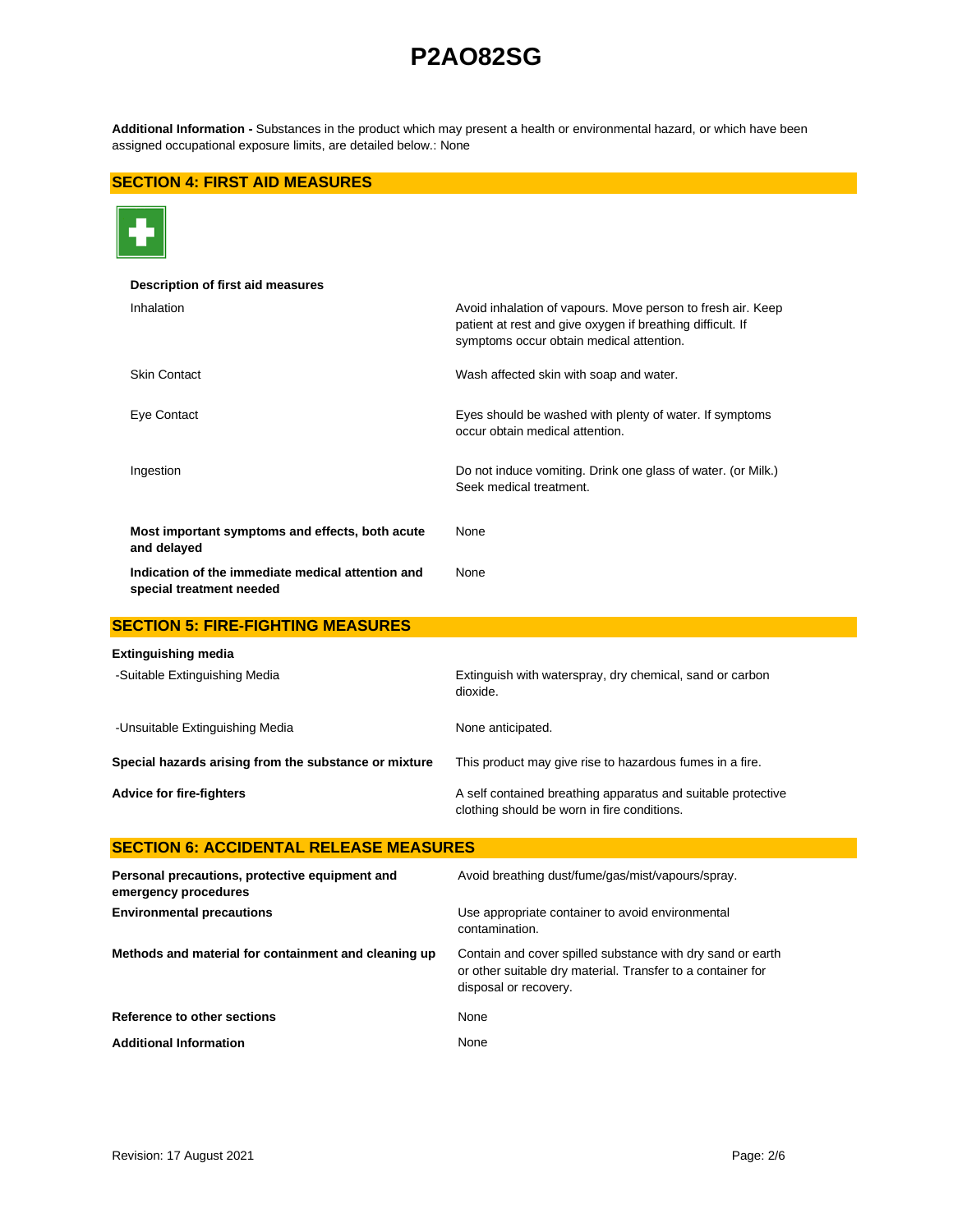### **SECTION 7: HANDLING AND STORAGE**

**Precautions for safe handling Avoid breathing dust/fume/gas/mist/vapours/spray.** Avoid breathing dust/fume/gas/mist/vapours/spray.

**Conditions for safe storage, including any incompatibilities**

-Storage Temperature **Storage Temperature** Store at room temperature. -Incompatible materials **Strong oxidising agents**.

**Specific end use(s)** Lubricating agent

### **SECTION 8: EXPOSURE CONTROLS/PERSONAL PROTECTION**

**Control parameters**

**Occupational Exposure Limits**

|                                                           |                | LTEL (8 hr TWA ppm) |                        | STEL (ppm)             |                    |       |
|-----------------------------------------------------------|----------------|---------------------|------------------------|------------------------|--------------------|-------|
| SUBSTANCE.                                                | <b>CAS No.</b> | <b>PEL (OSHA)</b>   | <b>TLV (ACGIH)</b>     | PEL (OSHA)             | <b>TLV (ACGIH)</b> | Note: |
| None                                                      | ----           | ----                | ----                   | $---$                  | ----               |       |
| Recommended monitoring method<br><b>Exposure controls</b> |                |                     | None                   |                        |                    |       |
|                                                           |                |                     |                        |                        |                    |       |
| Appropriate engineering controls                          |                |                     | Not normally required. |                        |                    |       |
| <b>Personal protection equipment</b>                      |                |                     |                        |                        |                    |       |
| Eye/face protection                                       |                |                     | Safety spectacles.     |                        |                    |       |
|                                                           |                |                     |                        |                        |                    |       |
| Skin protection (Hand protection/ Other)                  |                |                     | Gloves                 |                        |                    |       |
| Respiratory protection                                    |                |                     | Not normally required. |                        |                    |       |
| Thermal hazards                                           |                |                     |                        | Not normally required. |                    |       |
| <b>Environmental Exposure Controls</b>                    |                |                     |                        | Not normally required. |                    |       |

# **SECTION 9: PHYSICAL AND CHEMICAL PROPERTIES**

#### **Information on basic physical and chemical properties**

Appearance Smooth<br>
Colour Colour<br>
Colour Odour Mild petroleum<br>
Odour Threshold (ppm) example and the second of the Mot available<br>
Odour Threshold (ppm) Odour Threshold (ppm) Not available<br>
DH (Value) Not available<br>
Not available pH (Value)<br>
Mot available<br>
Melting Point (°C) / Freezing Point (°C) <br>
Mot available Melting Point (°C) / Freezing Point (°C) Boiling point/boiling range (°C): Not available Flash Point (°C) 244 [Clevland Open cup] Evaporation rate **Not available** 

Light tan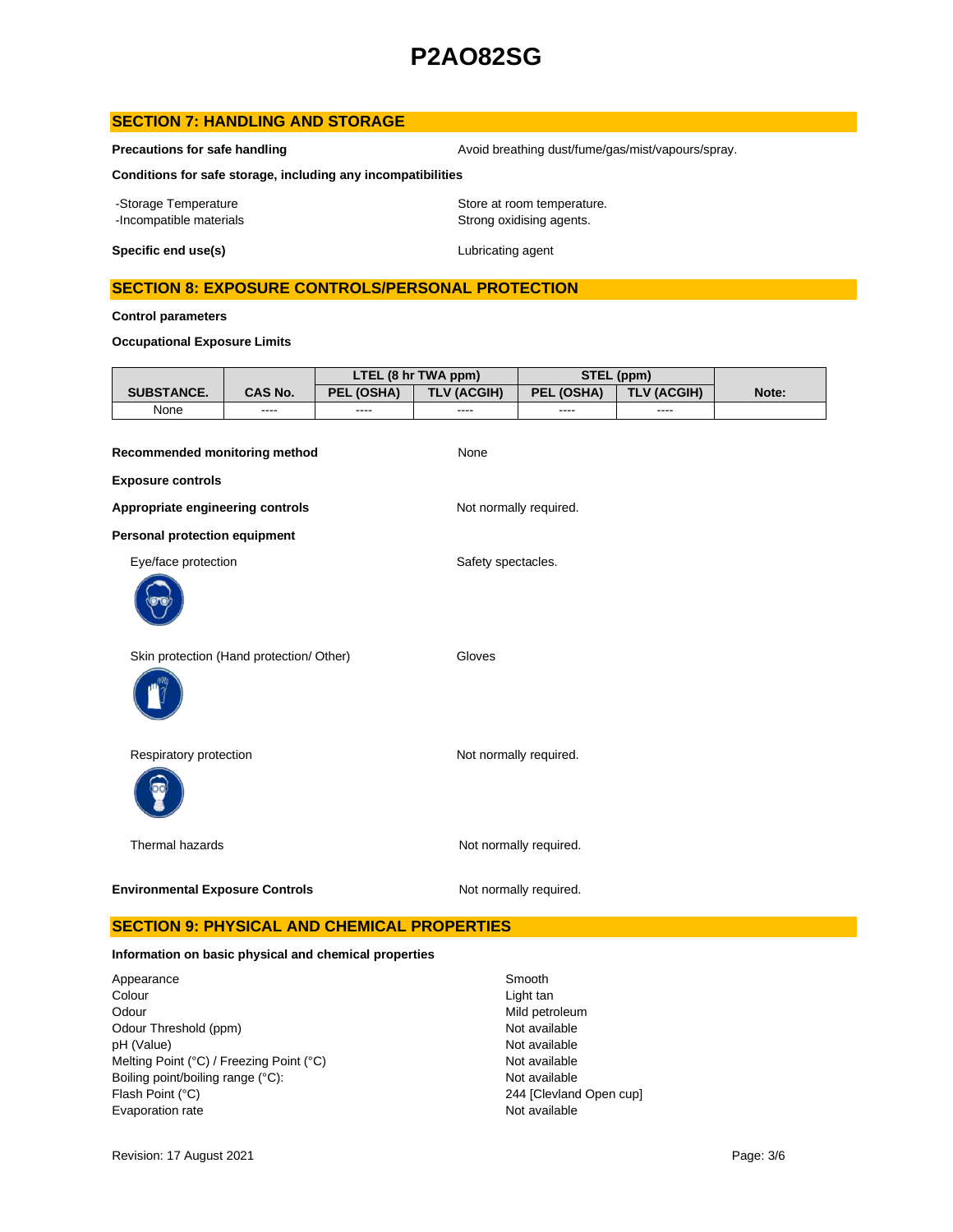Flammability (solid, gas) Not available Shammability (solid, gas) Explosive limit ranges **Not available** Not available Vapour Pressure (Pascal) Not available Not available Vapour Density (Air=1) Not available Density  $(g/m)$  0.82 Solubility (Water) Not available Solubility (Other) Not available Partition Coefficient (n-Octanol/water) Not available Auto Ignition Temperature (°C) Not available Decomposition Temperature (°C) Not available Kinematic Viscosity (cSt) @ 40°C (base oil) 18 at 40° C Explosive properties **Not explosive.** Not explosive. Oxidising properties Not oxidising.

# **Other information** Not available

# **SECTION 10: STABILITY AND REACTIVITY**

**Chemical stability** Stable. **Possibility of hazardous reactions None anticipated. Conditions to avoid Incompatible materials** Hazardous Decomposition Product(s) Carbon monoxide, Carbon dioxide

**Reactivity Reactivity Reactivity Reactivity Stable under normal conditions.** None **Oxidizers** 

#### **SECTION 11: TOXICOLOGICAL INFORMATION**

**Information on toxicological effects**

Dec-1-ene, homopolymer, hydrogenated (CAS No. 68037-01-4)

**Acute toxicity** -Ingestion LD50 > 5000 mg/kg (rat) -Dermal LD50 > 3000 mg/kg (rabbit) *Principal Execution* **CONSIDER** *Principal Execution* **Non-irritant. Sensitisation It is not a skin sensitiser. Repeated dose toxicity COLOGY EXECUTE:**  $\frac{1}{2}$  Oral NOAEL = 1000 mg/kg (rat) **Mutagenicity** Negative **Carcinogencity** No data

-Inhalation LC50 > 5.2 mg/l (4 hour(s)) (rat)

**Other information IARC, NTP, OSHA, ACGIH do not list this product or IARC**, NTP, OSHA, ACGIH do not list this product or any components thereof as known or suspected carcinogen.

### **SECTION 12: ECOLOGICAL INFORMATION**

#### **Toxicity**

Dec-1-ene, homopolymer, hydrogenated (CAS No. 68037-01-4)

| Fish LL50 $> 1000$ mg/l (96 hour) (O. mykiss)                             |
|---------------------------------------------------------------------------|
| Aquatic invertebrates: EL 50 > 1000 mg/l (48 hour) (D.<br>magna)          |
| Algae EL50 > 1000 mg/l (72 hour) (S. capricornutum)                       |
| Aquatic invertebrates: NOELR = $125 \text{ mg/l}$ (D. magna) (21<br>days) |
| Not available                                                             |
| Not available                                                             |
| Not available                                                             |
| Not classified as PBT or vPvB.                                            |
| None known.                                                               |
|                                                                           |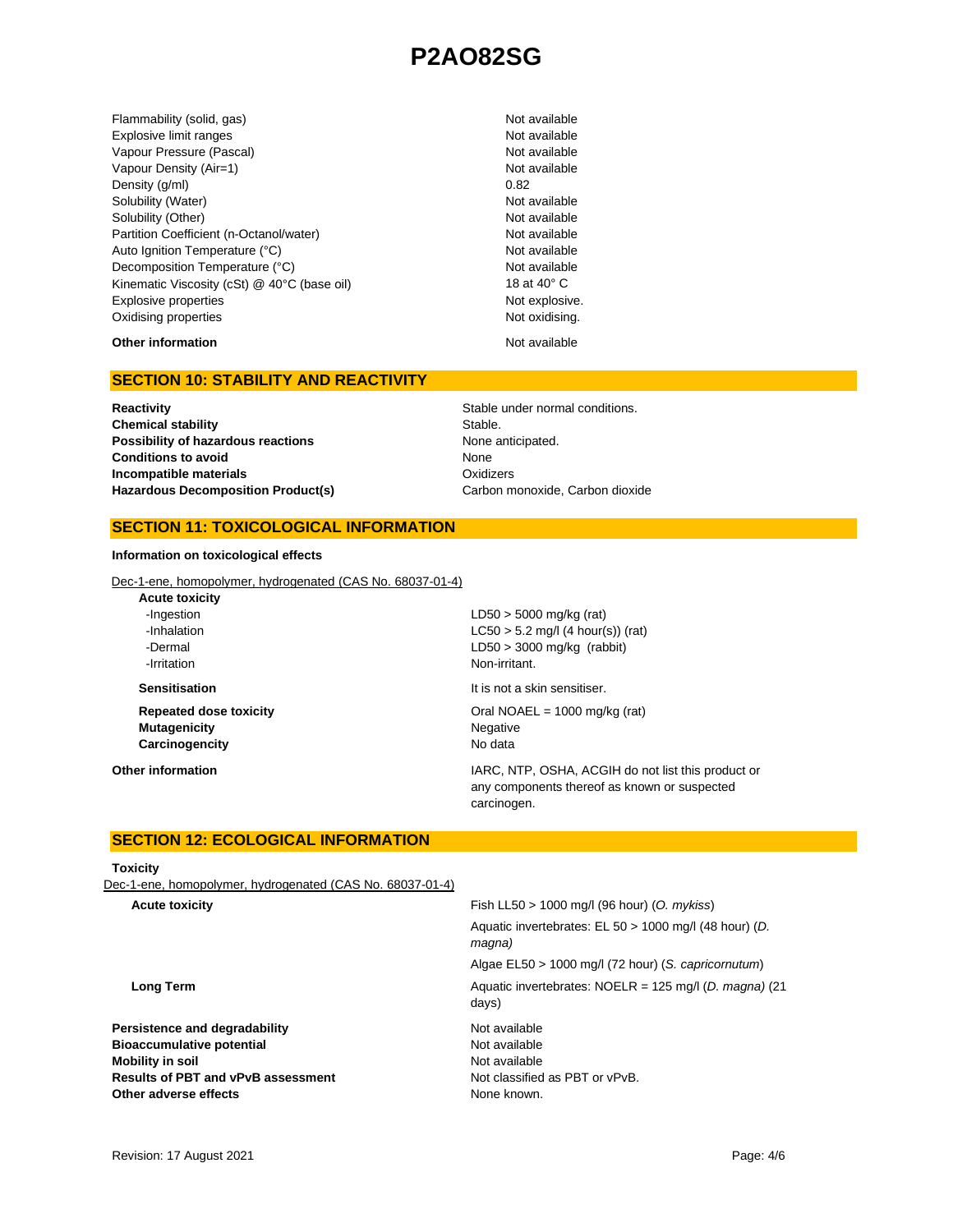### **SECTION 13: DISPOSAL CONSIDERATIONS**

Disposal should be in accordance with local, state or national legislation.Consult an accredited waste disposal contractor or the local authority for advice.

Additional Information **None known.** None known.

#### **SECTION 14: TRANSPORT INFORMATION**

UN number Proper Shipping Name Transport hazard class(es) Packing Group Hazard label(s) Environmental hazards Special precautions for user

**DOT (DEPARTMENT OF TRANSPORTATION)** Not classified as dangerous for transport.

**Land transport (ADR/RID)**

UN number **Not classified as dangerous for transport.** Proper Shipping Name Transport hazard class(es) Packing Group Marine Pollutant Special precautions for user

#### **Sea transport (IMDG) Not classified as dangerous for transport.** Not classified as dangerous for transport.

UN number Proper Shipping Name Transport hazard class(es) Packing Group Environmental hazards Special precautions for user

#### **Air transport (ICAO/IATA)** Not classified as dangerous for transport.

UN number Proper Shipping Name Transport hazard class(es) Packing Group Environmental hazards Special precautions for user

**Transport in bulk according to Annex II of MARPOL73/78 and the IBC Code**

Not established

### **SECTION 15: REGULATORY INFORMATION**

**Safety, health and environmental regulations/legislation specific for the substance or mixture:**

**TSCA (Toxic Substance Control Act) -** Inventory Status**:** All components listed or polymer exempt.

#### **Designated Hazardous Substances and Reportable Quantities (40 CFR 302.4)**:

|                      |         |                     | RQ       |
|----------------------|---------|---------------------|----------|
| <b>Chemical Name</b> | CAS No. | <b>Typical %wt.</b> | (Pounds) |
| None                 | ----    | ----                | $\cdots$ |

#### **SARA 311/312 - Hazard Categories:**

 $\Box$  Fire  $\Box$  Sudden Release  $\Box$  Reactivity  $\Box$  Immediate (acute)  $\Box$  Chronic (delayed)